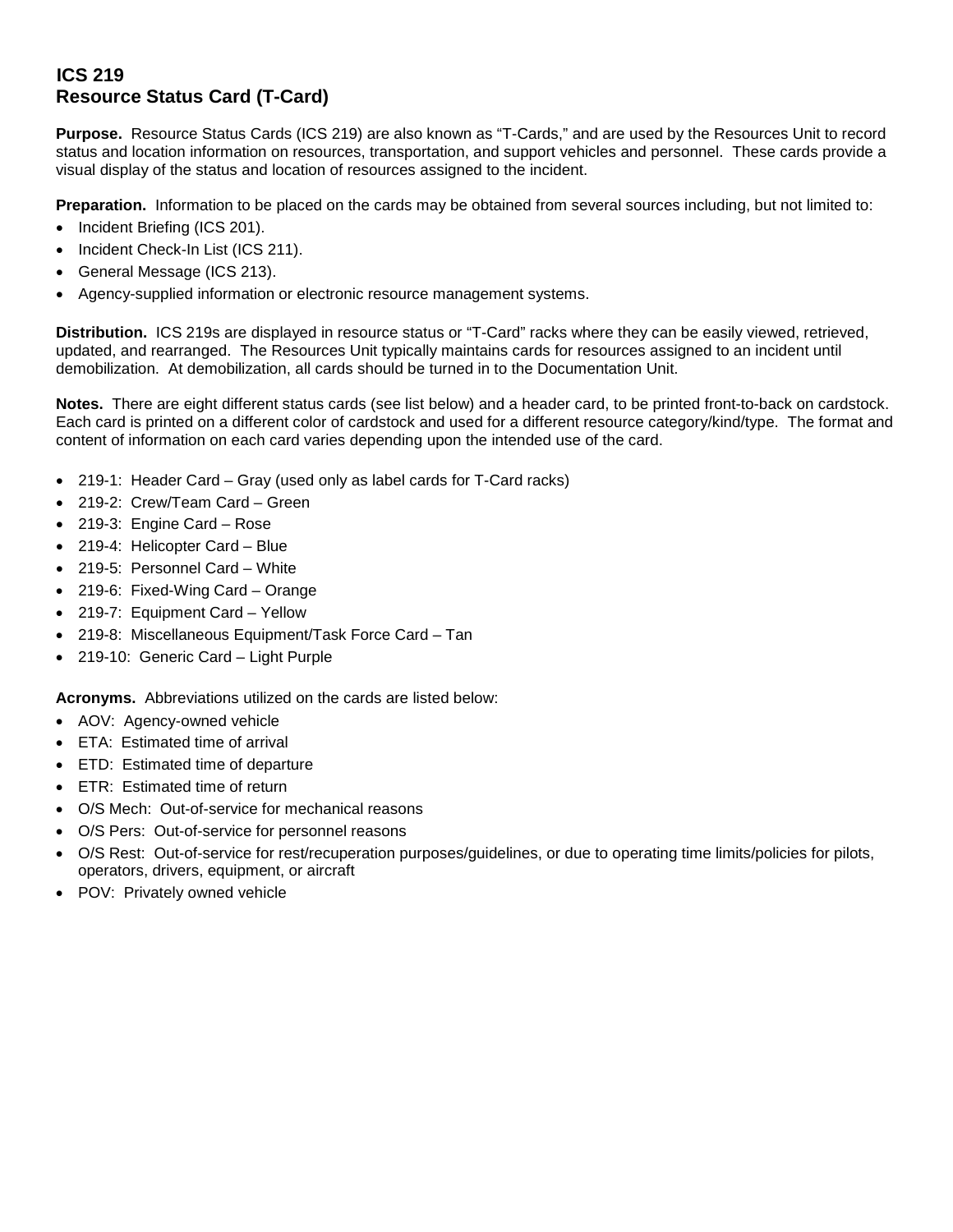| Prepared by:<br>Date/Time: Date |
|---------------------------------|
| ICS 219-1 HEADER CARD (GRAY)    |

| Prepared by:<br>Date/Time: Date |
|---------------------------------|
| ICS 219-1 HEADER CARD (GRAY)    |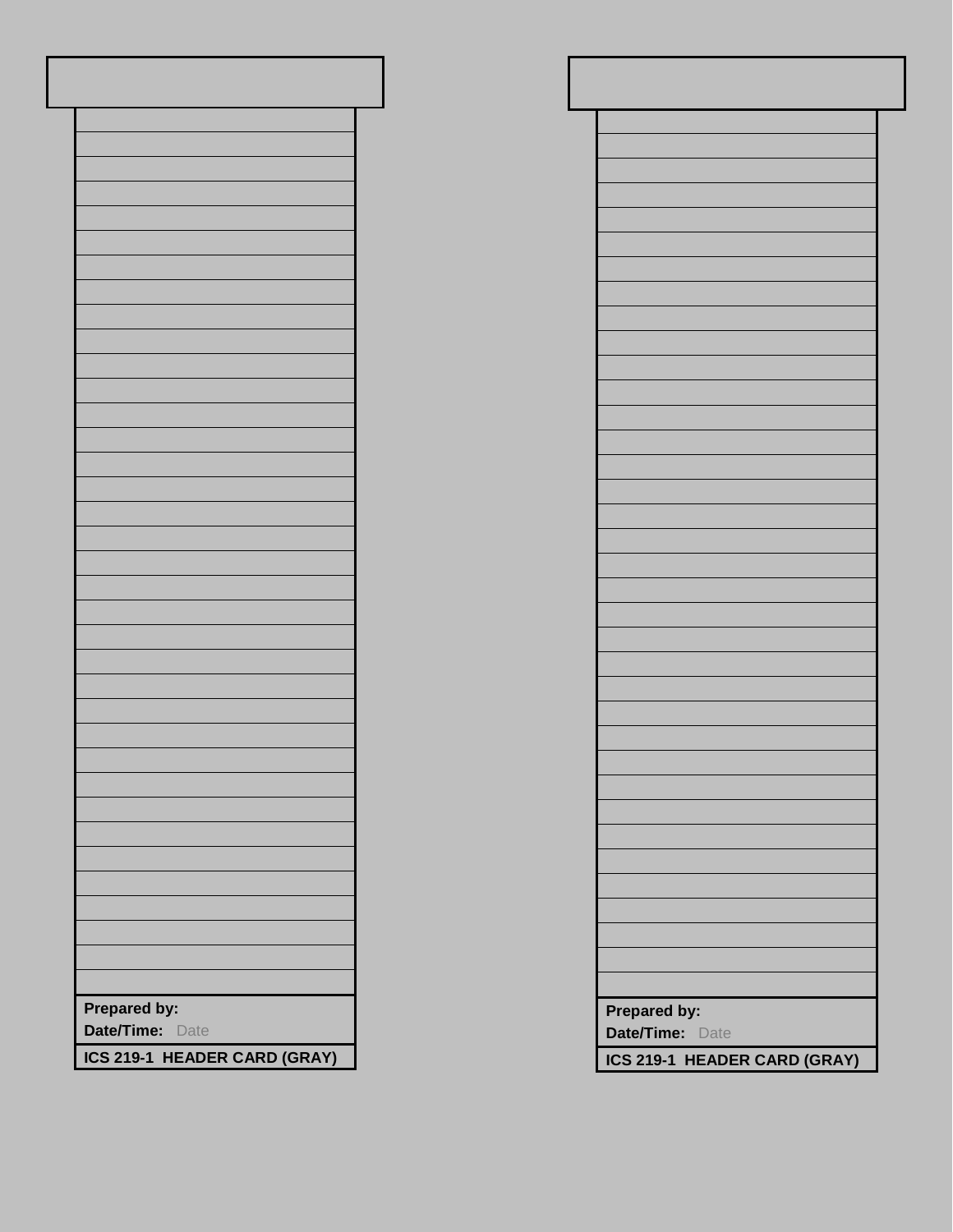| <b>ST/Unit:</b>     |                           | LDW:                                 | # Pers:                                                                                       | Order #: |  |  |
|---------------------|---------------------------|--------------------------------------|-----------------------------------------------------------------------------------------------|----------|--|--|
| <b>Agency</b>       |                           | <b>Cat/Kind/Type</b>                 |                                                                                               | Name/ID# |  |  |
|                     |                           | <b>Front</b>                         |                                                                                               |          |  |  |
|                     |                           | <b>Date/Time Checked In:</b>         |                                                                                               |          |  |  |
| <b>Leader Name:</b> |                           |                                      |                                                                                               |          |  |  |
|                     |                           |                                      | <b>Primary Contact Information:</b>                                                           |          |  |  |
|                     |                           |                                      | Crew/Team ID #(s) or Name(s):                                                                 |          |  |  |
|                     |                           |                                      |                                                                                               |          |  |  |
|                     |                           |                                      |                                                                                               |          |  |  |
|                     |                           |                                      |                                                                                               |          |  |  |
|                     |                           |                                      |                                                                                               |          |  |  |
| <b>Manifest:</b>    |                           |                                      | <b>Total Weight:</b>                                                                          |          |  |  |
|                     | $\Box$ Yes $\Box$ No      | <b>Method of Travel to Incident:</b> |                                                                                               |          |  |  |
|                     |                           |                                      | $\Box$ AOV $\Box$ POV $\Box$ Bus $\Box$ Air $\Box$ Other                                      |          |  |  |
| <b>Home Base:</b>   |                           |                                      |                                                                                               |          |  |  |
|                     | <b>Departure Point:</b>   |                                      |                                                                                               |          |  |  |
| ETD:                |                           |                                      | ETA:                                                                                          |          |  |  |
|                     |                           |                                      | <b>Transportation Needs at Incident:</b><br>$\Box$ Vehicle $\Box$ Bus $\Box$ Air $\Box$ Other |          |  |  |
|                     | <b>Date/Time Ordered:</b> |                                      |                                                                                               |          |  |  |
| <b>Remarks:</b>     |                           |                                      |                                                                                               |          |  |  |
|                     |                           |                                      |                                                                                               |          |  |  |
|                     | <b>Prepared by:</b>       |                                      |                                                                                               |          |  |  |
|                     | Date/Time: Date           |                                      |                                                                                               |          |  |  |
|                     |                           |                                      | ICS 219-2 CREW/TEAM (GREEN)                                                                   |          |  |  |

|                                        | LDW:                                                                 | # Pers: | Order #: |  |
|----------------------------------------|----------------------------------------------------------------------|---------|----------|--|
| <b>Agency</b>                          | <b>Cat/Kind/Type</b>                                                 |         | Name/ID# |  |
|                                        | <b>Back</b>                                                          |         |          |  |
| <b>Incident Location:</b>              |                                                                      | Time:   |          |  |
| <b>Status:</b>                         |                                                                      |         |          |  |
|                                        | □ Assigned □ O/S Rest □ O/S Pers                                     |         |          |  |
|                                        | □ Available □ O/S Mech □ ETR: HHMM                                   |         |          |  |
| Notes:                                 |                                                                      |         |          |  |
| <b>Incident Location:</b>              |                                                                      | Time:   |          |  |
| <b>Status:</b>                         |                                                                      |         |          |  |
|                                        | □ Assigned □ O/S Rest □ O/S Pers                                     |         |          |  |
| $\Box$ Available                       | □ O/S Mech □ ETR: HHMM                                               |         |          |  |
| Notes:                                 |                                                                      |         |          |  |
| <b>Incident Location:</b>              |                                                                      | Time:   |          |  |
|                                        |                                                                      |         |          |  |
| <b>Status:</b>                         |                                                                      |         |          |  |
| $\Box$ Available                       | □ Assigned □ O/S Rest □ O/S Pers<br>$\Box$ O/S Mech $\Box$ ETR: HHMM |         |          |  |
| Notes:                                 |                                                                      |         |          |  |
| <b>Incident Location:</b>              |                                                                      | Time:   |          |  |
| <b>Status:</b>                         |                                                                      |         |          |  |
|                                        | □ Assigned □ O/S Rest □ O/S Pers                                     |         |          |  |
|                                        | □ Available □ O/S Mech □ ETR: HHMM                                   |         |          |  |
| Notes:                                 |                                                                      |         |          |  |
| <b>Prepared by:</b><br>Date/Time: Date |                                                                      |         |          |  |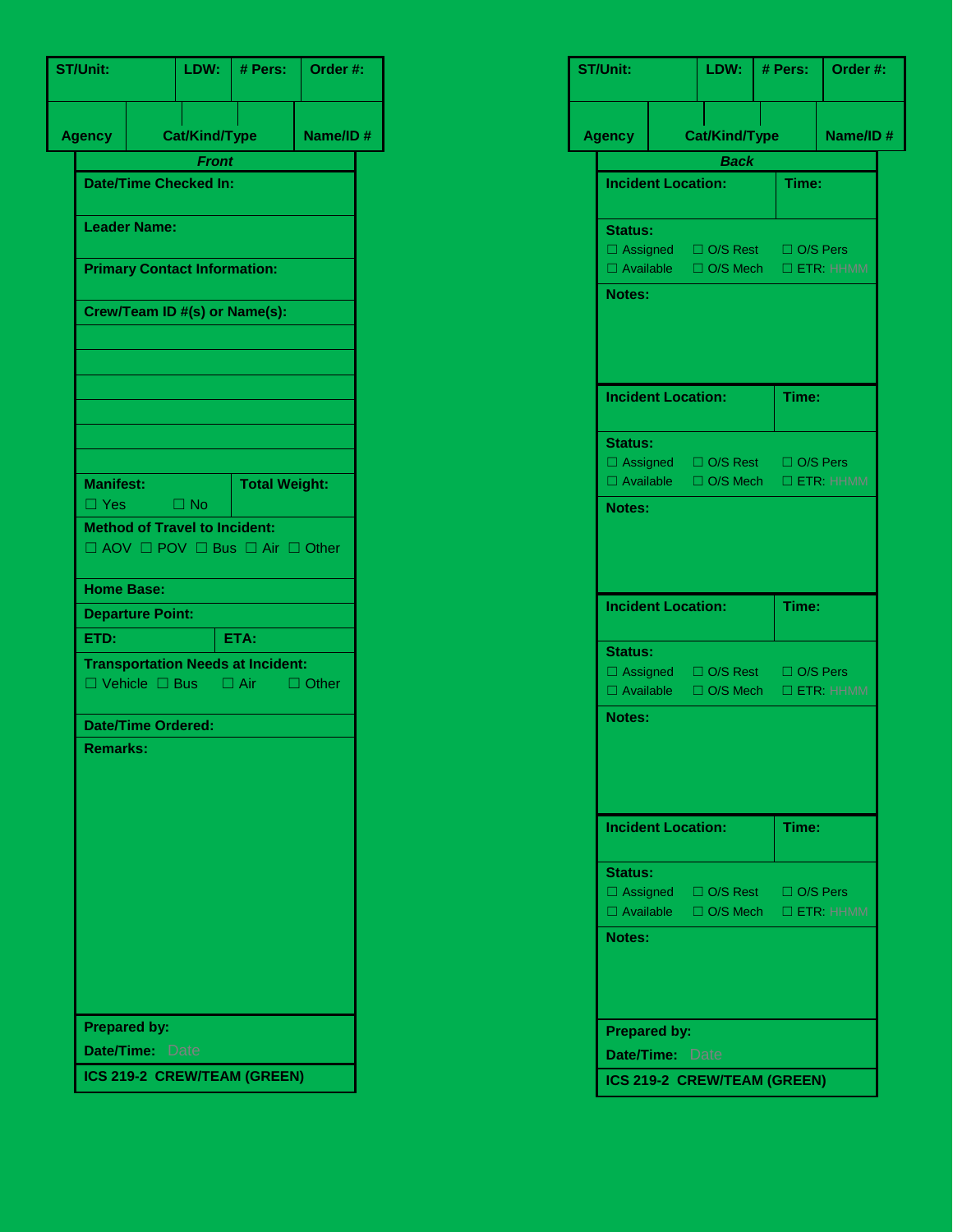| <b>ST/Unit:</b> |                                     | LDW:                                         | # Pers: | Order #: |  |  |  |
|-----------------|-------------------------------------|----------------------------------------------|---------|----------|--|--|--|
| <b>Agency</b>   |                                     | Cat/Kind/Type                                |         | Name/ID# |  |  |  |
|                 |                                     | <b>Front</b><br><b>Date/Time Checked In:</b> |         |          |  |  |  |
|                 |                                     |                                              |         |          |  |  |  |
|                 | <b>Leader Name:</b>                 |                                              |         |          |  |  |  |
|                 | <b>Primary Contact Information:</b> |                                              |         |          |  |  |  |
|                 |                                     | Resource ID #(s) or Name(s):                 |         |          |  |  |  |
|                 |                                     |                                              |         |          |  |  |  |
|                 |                                     |                                              |         |          |  |  |  |
|                 |                                     |                                              |         |          |  |  |  |
|                 |                                     |                                              |         |          |  |  |  |
|                 |                                     |                                              |         |          |  |  |  |
|                 |                                     |                                              |         |          |  |  |  |
|                 | <b>Home Base:</b>                   |                                              |         |          |  |  |  |
|                 | <b>Departure Point:</b>             |                                              |         |          |  |  |  |
| ETD:            | <b>Date/Time Ordered:</b>           |                                              | ETA:    |          |  |  |  |
| <b>Remarks:</b> |                                     |                                              |         |          |  |  |  |
|                 |                                     |                                              |         |          |  |  |  |
|                 |                                     |                                              |         |          |  |  |  |
|                 |                                     |                                              |         |          |  |  |  |
|                 |                                     |                                              |         |          |  |  |  |
|                 |                                     |                                              |         |          |  |  |  |
|                 |                                     |                                              |         |          |  |  |  |
|                 |                                     |                                              |         |          |  |  |  |
|                 |                                     |                                              |         |          |  |  |  |
|                 |                                     |                                              |         |          |  |  |  |
|                 |                                     |                                              |         |          |  |  |  |
|                 |                                     |                                              |         |          |  |  |  |
|                 |                                     |                                              |         |          |  |  |  |
|                 | <b>Prepared by:</b>                 |                                              |         |          |  |  |  |
|                 | Date/Time: Date                     |                                              |         |          |  |  |  |
|                 |                                     | ICS 219-3 ENGINE (ROSE)                      |         |          |  |  |  |

| <b>ST/Unit:</b> |                           | LDW:                                                                   |       | # Pers:         | Order #:            |  |
|-----------------|---------------------------|------------------------------------------------------------------------|-------|-----------------|---------------------|--|
| <b>Agency</b>   |                           | Cat/Kind/Type                                                          |       |                 | Name/ID#            |  |
|                 |                           | <b>Back</b>                                                            |       |                 |                     |  |
|                 | <b>Incident Location:</b> |                                                                        |       | Time:           |                     |  |
| <b>Status:</b>  |                           |                                                                        |       |                 |                     |  |
|                 |                           | □ Assigned □ O/S Rest □ O/S Pers                                       |       |                 |                     |  |
| <b>Notes:</b>   |                           | □ Available □ O/S Mech □ ETR: HHMM                                     |       |                 |                     |  |
|                 |                           |                                                                        |       |                 |                     |  |
|                 | <b>Incident Location:</b> |                                                                        | Time: |                 |                     |  |
|                 | <b>Status:</b>            |                                                                        |       |                 |                     |  |
|                 | $\Box$ Available          | □ Assigned □ O/S Rest □ O/S Pers<br>$\Box$ O/S Mech                    |       |                 | $\Box$ ETR: HHMM    |  |
| <b>Notes:</b>   |                           |                                                                        |       |                 |                     |  |
|                 |                           |                                                                        |       |                 |                     |  |
|                 |                           |                                                                        |       |                 |                     |  |
|                 |                           |                                                                        |       |                 |                     |  |
|                 | <b>Incident Location:</b> |                                                                        |       | Time:           |                     |  |
| <b>Status:</b>  |                           |                                                                        |       |                 |                     |  |
|                 | $\Box$ Available          | $\Box$ Assigned $\Box$ O/S Rest<br>$\Box$ O/S Mech                     |       | $\Box$ O/S Pers | $\square$ ETR: HHMM |  |
| <b>Notes:</b>   |                           |                                                                        |       |                 |                     |  |
|                 |                           |                                                                        |       |                 |                     |  |
|                 |                           |                                                                        |       |                 |                     |  |
|                 | <b>Incident Location:</b> |                                                                        |       | Time:           |                     |  |
|                 |                           |                                                                        |       |                 |                     |  |
| <b>Status:</b>  |                           |                                                                        |       |                 |                     |  |
|                 |                           | □ Assigned □ O/S Rest □ O/S Pers<br>□ Available □ O/S Mech □ ETR: HHMM |       |                 |                     |  |
| <b>Notes:</b>   |                           |                                                                        |       |                 |                     |  |
|                 |                           |                                                                        |       |                 |                     |  |
|                 |                           |                                                                        |       |                 |                     |  |
|                 |                           |                                                                        |       |                 |                     |  |
|                 | <b>Prepared by:</b>       |                                                                        |       |                 |                     |  |
|                 | <b>Date/Time: Date</b>    |                                                                        |       |                 |                     |  |
|                 |                           | ICS 219-3 ENGINE (ROSE)                                                |       |                 |                     |  |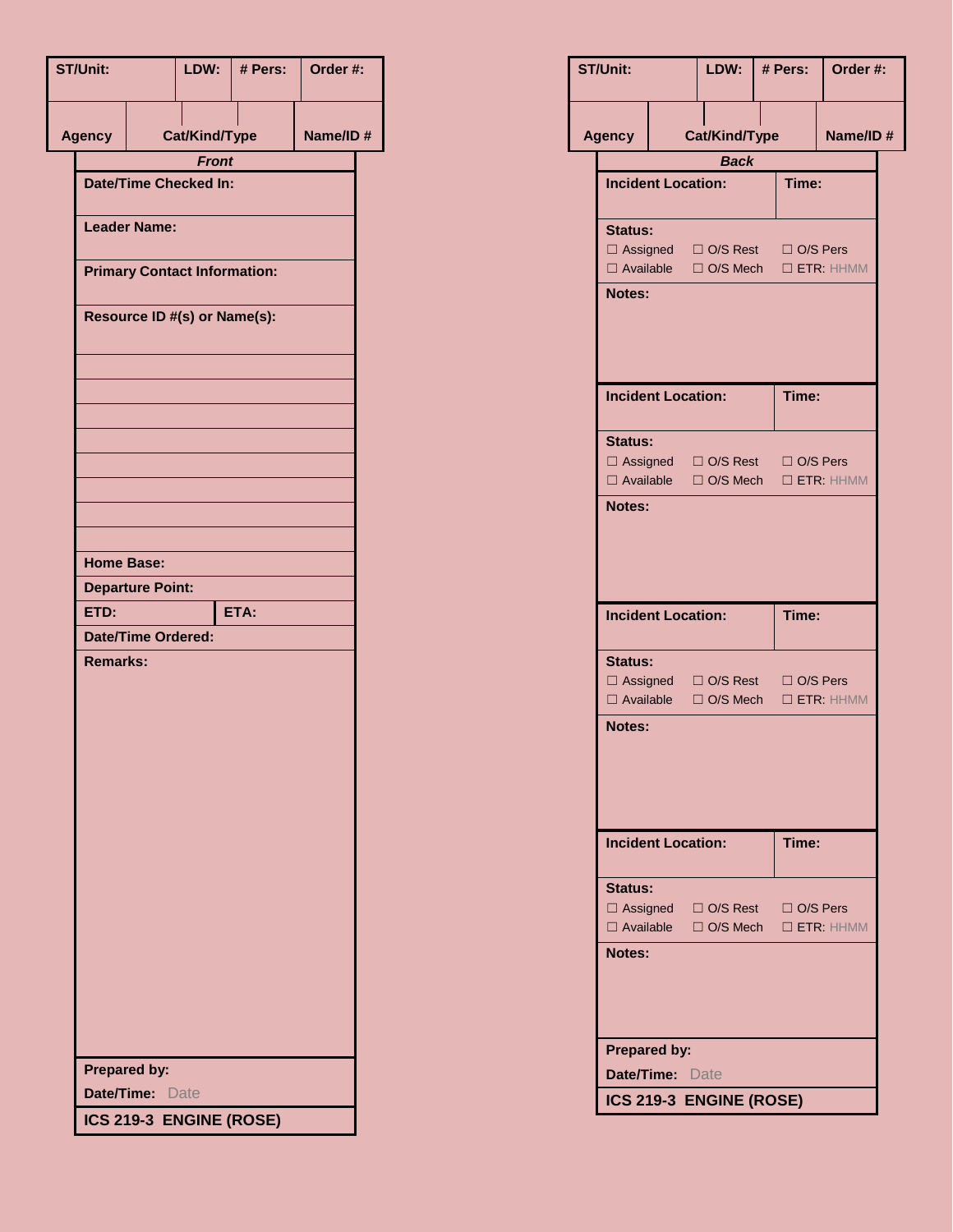| <b>ST/Unit:</b>   |                                              | LDW:                                         | # Pers:                     | Order #: |  |  |  |  |
|-------------------|----------------------------------------------|----------------------------------------------|-----------------------------|----------|--|--|--|--|
| <b>Agency</b>     |                                              | Cat/Kind/Type                                |                             | Name/ID# |  |  |  |  |
|                   |                                              | <b>Front</b><br><b>Date/Time Checked In:</b> |                             |          |  |  |  |  |
|                   |                                              |                                              |                             |          |  |  |  |  |
|                   | <b>Pilot Name:</b>                           |                                              |                             |          |  |  |  |  |
| <b>Home Base:</b> |                                              |                                              |                             |          |  |  |  |  |
|                   | <b>Departure Point:</b>                      |                                              |                             |          |  |  |  |  |
| ETD:              |                                              |                                              | ETA:                        |          |  |  |  |  |
|                   | <b>Destination Point:</b>                    |                                              |                             |          |  |  |  |  |
|                   | <b>Date/Time Ordered:</b><br><b>Remarks:</b> |                                              |                             |          |  |  |  |  |
|                   |                                              |                                              |                             |          |  |  |  |  |
|                   |                                              |                                              |                             |          |  |  |  |  |
|                   |                                              |                                              |                             |          |  |  |  |  |
|                   |                                              |                                              |                             |          |  |  |  |  |
|                   |                                              |                                              |                             |          |  |  |  |  |
|                   |                                              |                                              |                             |          |  |  |  |  |
|                   |                                              |                                              |                             |          |  |  |  |  |
|                   |                                              |                                              |                             |          |  |  |  |  |
|                   |                                              |                                              |                             |          |  |  |  |  |
|                   |                                              |                                              |                             |          |  |  |  |  |
|                   |                                              |                                              |                             |          |  |  |  |  |
|                   |                                              |                                              |                             |          |  |  |  |  |
|                   |                                              |                                              |                             |          |  |  |  |  |
|                   |                                              |                                              |                             |          |  |  |  |  |
|                   |                                              |                                              |                             |          |  |  |  |  |
|                   |                                              |                                              |                             |          |  |  |  |  |
|                   |                                              |                                              |                             |          |  |  |  |  |
|                   |                                              |                                              |                             |          |  |  |  |  |
|                   |                                              |                                              |                             |          |  |  |  |  |
|                   |                                              |                                              |                             |          |  |  |  |  |
|                   |                                              |                                              |                             |          |  |  |  |  |
|                   |                                              |                                              |                             |          |  |  |  |  |
|                   |                                              |                                              |                             |          |  |  |  |  |
|                   |                                              |                                              |                             |          |  |  |  |  |
|                   |                                              |                                              |                             |          |  |  |  |  |
|                   | <b>Prepared by:</b>                          |                                              |                             |          |  |  |  |  |
|                   | <b>Date/Time: Date</b>                       |                                              |                             |          |  |  |  |  |
|                   |                                              |                                              | ICS 219-4 HELICOPTER (BLUE) |          |  |  |  |  |

| <b>ST/Unit:</b>  |                           | LDW:                                                                   | # Pers: | Order #:        |  |
|------------------|---------------------------|------------------------------------------------------------------------|---------|-----------------|--|
| Agency           |                           | <b>Cat/Kind/Type</b>                                                   |         | Name/ID#        |  |
|                  |                           | <b>Back</b>                                                            |         |                 |  |
|                  | <b>Incident Location:</b> |                                                                        | Time:   |                 |  |
| <b>Status:</b>   |                           |                                                                        |         |                 |  |
|                  |                           | □ Assigned □ O/S Rest □ O/S Pers<br>□ Available □ O/S Mech □ ETR: HHMM |         |                 |  |
| <b>Notes:</b>    |                           |                                                                        |         |                 |  |
|                  |                           |                                                                        |         |                 |  |
|                  | <b>Incident Location:</b> |                                                                        | Time:   |                 |  |
| <b>Status:</b>   |                           |                                                                        |         |                 |  |
|                  |                           | □ Assigned □ O/S Rest □ O/S Pers<br>□ Available □ O/S Mech □ ETR: HHMM |         |                 |  |
| Notes:           |                           |                                                                        |         |                 |  |
|                  |                           |                                                                        |         |                 |  |
|                  |                           |                                                                        |         |                 |  |
|                  |                           |                                                                        |         |                 |  |
|                  | <b>Incident Location:</b> |                                                                        | Time:   |                 |  |
| <b>Status:</b>   |                           |                                                                        |         |                 |  |
|                  |                           | □ Assigned □ O/S Rest □ O/S Pers<br>□ Available □ O/S Mech □ ETR: HHMM |         |                 |  |
| <b>Notes:</b>    |                           |                                                                        |         |                 |  |
|                  |                           |                                                                        |         |                 |  |
|                  |                           |                                                                        |         |                 |  |
|                  |                           |                                                                        |         |                 |  |
|                  | <b>Incident Location:</b> |                                                                        | Time:   |                 |  |
|                  |                           |                                                                        |         |                 |  |
| <b>Status:</b>   |                           |                                                                        |         |                 |  |
|                  |                           | □ Assigned □ O/S Rest □ O/S Pers                                       |         |                 |  |
| $\Box$ Available |                           | $\Box$ O/S Mech                                                        |         | $\Box$ ETR HHMM |  |
| Notes:           |                           |                                                                        |         |                 |  |
|                  |                           |                                                                        |         |                 |  |
|                  |                           |                                                                        |         |                 |  |
|                  | <b>Prepared by:</b>       |                                                                        |         |                 |  |
|                  | <b>Date/Time: Date</b>    |                                                                        |         |                 |  |
|                  |                           | ICS 219-4 HELICOPTER (BLUE)                                            |         |                 |  |
|                  |                           |                                                                        |         |                 |  |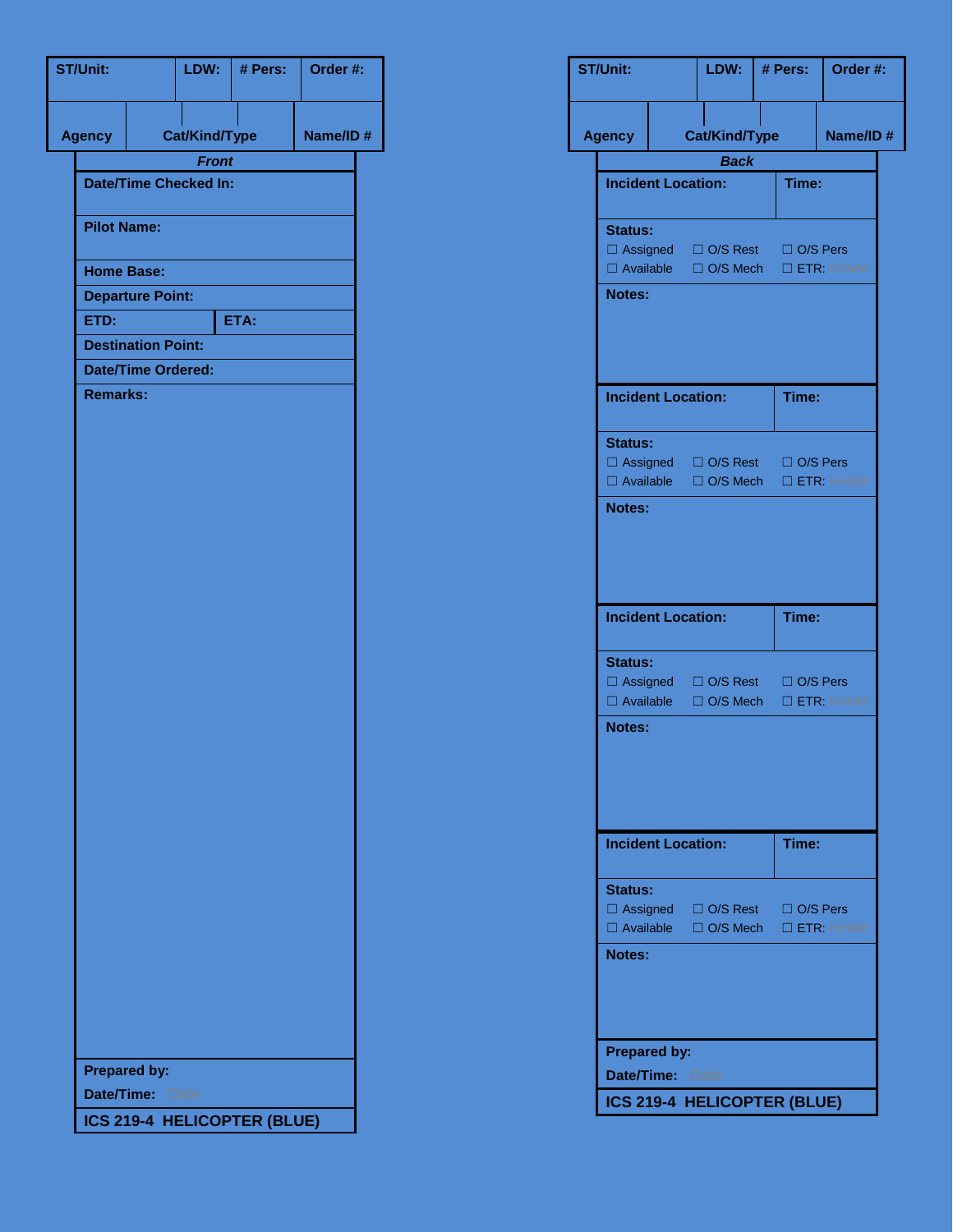| ST/Unit:         | Name:                                                    | <b>Position/Title:</b> |  |  |  |  |
|------------------|----------------------------------------------------------|------------------------|--|--|--|--|
|                  |                                                          |                        |  |  |  |  |
|                  |                                                          |                        |  |  |  |  |
|                  | <b>Front</b>                                             |                        |  |  |  |  |
|                  | Date/Time Checked In:                                    |                        |  |  |  |  |
|                  |                                                          |                        |  |  |  |  |
| Name:            |                                                          |                        |  |  |  |  |
|                  |                                                          |                        |  |  |  |  |
|                  | <b>Primary Contact Information:</b>                      |                        |  |  |  |  |
|                  |                                                          |                        |  |  |  |  |
|                  |                                                          |                        |  |  |  |  |
| <b>Manifest:</b> | $\Box$ No                                                | <b>Total Weight:</b>   |  |  |  |  |
| $\Box$ Yes       | <b>Method of Travel to Incident:</b>                     |                        |  |  |  |  |
|                  | $\Box$ AOV $\Box$ POV $\Box$ Bus $\Box$ Air $\Box$ Other |                        |  |  |  |  |
|                  |                                                          |                        |  |  |  |  |
|                  | <b>Home Base:</b>                                        |                        |  |  |  |  |
|                  | <b>Departure Point:</b>                                  |                        |  |  |  |  |
| ETD:             |                                                          | ETA:                   |  |  |  |  |
|                  | <b>Transportation Needs at Incident:</b>                 |                        |  |  |  |  |
|                  | $\Box$ Vehicle $\Box$ Bus $\Box$ Air $\Box$ Other        |                        |  |  |  |  |
|                  | Date/Time Ordered:                                       |                        |  |  |  |  |
| <b>Remarks:</b>  |                                                          |                        |  |  |  |  |
|                  |                                                          |                        |  |  |  |  |
|                  |                                                          |                        |  |  |  |  |
|                  |                                                          |                        |  |  |  |  |
|                  |                                                          |                        |  |  |  |  |
|                  |                                                          |                        |  |  |  |  |
|                  |                                                          |                        |  |  |  |  |
|                  |                                                          |                        |  |  |  |  |
|                  |                                                          |                        |  |  |  |  |
|                  |                                                          |                        |  |  |  |  |
|                  |                                                          |                        |  |  |  |  |
|                  |                                                          |                        |  |  |  |  |
|                  |                                                          |                        |  |  |  |  |
|                  |                                                          |                        |  |  |  |  |
|                  |                                                          |                        |  |  |  |  |
|                  |                                                          |                        |  |  |  |  |
|                  | Prepared by:                                             |                        |  |  |  |  |
|                  | Date/Time: Date                                          |                        |  |  |  |  |
| CARD)            | ICS 219-5 PERSONNEL (WHITE                               |                        |  |  |  |  |

|                                 | Name: |                                                 | <b>Position/Title:</b>                            |
|---------------------------------|-------|-------------------------------------------------|---------------------------------------------------|
|                                 |       |                                                 |                                                   |
|                                 |       |                                                 |                                                   |
|                                 |       | <b>Back</b>                                     |                                                   |
|                                 |       | <b>Incident Location:</b>                       | Time:                                             |
| Status:                         |       |                                                 |                                                   |
|                                 |       | $\Box$ Assigned $\Box$ O/S Rest $\Box$ O/S Pers |                                                   |
|                                 |       |                                                 | $\Box$ Available $\Box$ O/S Mech $\Box$ ETR: HHMM |
| <b>Notes:</b>                   |       |                                                 |                                                   |
|                                 |       |                                                 |                                                   |
|                                 |       |                                                 |                                                   |
|                                 |       | <b>Incident Location:</b>                       | Time:                                             |
| Status:                         |       |                                                 |                                                   |
|                                 |       | $\Box$ Assigned $\Box$ O/S Rest $\Box$ O/S Pers |                                                   |
| □ Available                     |       | □ O/S Mech                                      | $\Box$ ETR: HHMM                                  |
| Notes:                          |       |                                                 |                                                   |
|                                 |       |                                                 |                                                   |
|                                 |       |                                                 |                                                   |
|                                 |       |                                                 |                                                   |
|                                 |       | <b>Incident Location:</b>                       | Time:                                             |
| <b>Status:</b>                  |       |                                                 |                                                   |
|                                 |       | $\Box$ Assigned $\Box$ O/S Rest $\Box$ O/S Pers |                                                   |
|                                 |       | □ Available □ O/S Mech                          | $\Box$ ETR: HHMM                                  |
|                                 |       |                                                 |                                                   |
| <b>Notes:</b>                   |       |                                                 |                                                   |
|                                 |       |                                                 |                                                   |
|                                 |       |                                                 |                                                   |
|                                 |       | <b>Incident Location:</b>                       | Time:                                             |
|                                 |       |                                                 |                                                   |
| Status:                         |       |                                                 |                                                   |
|                                 |       | $\Box$ Assigned $\Box$ O/S Rest $\Box$ O/S Pers |                                                   |
|                                 |       |                                                 | □ Available □ O/S Mech □ ETR: HHMM                |
| <b>Notes:</b>                   |       |                                                 |                                                   |
|                                 |       |                                                 |                                                   |
|                                 |       |                                                 |                                                   |
|                                 |       |                                                 |                                                   |
| Prepared by:<br>Date/Time: Date |       |                                                 |                                                   |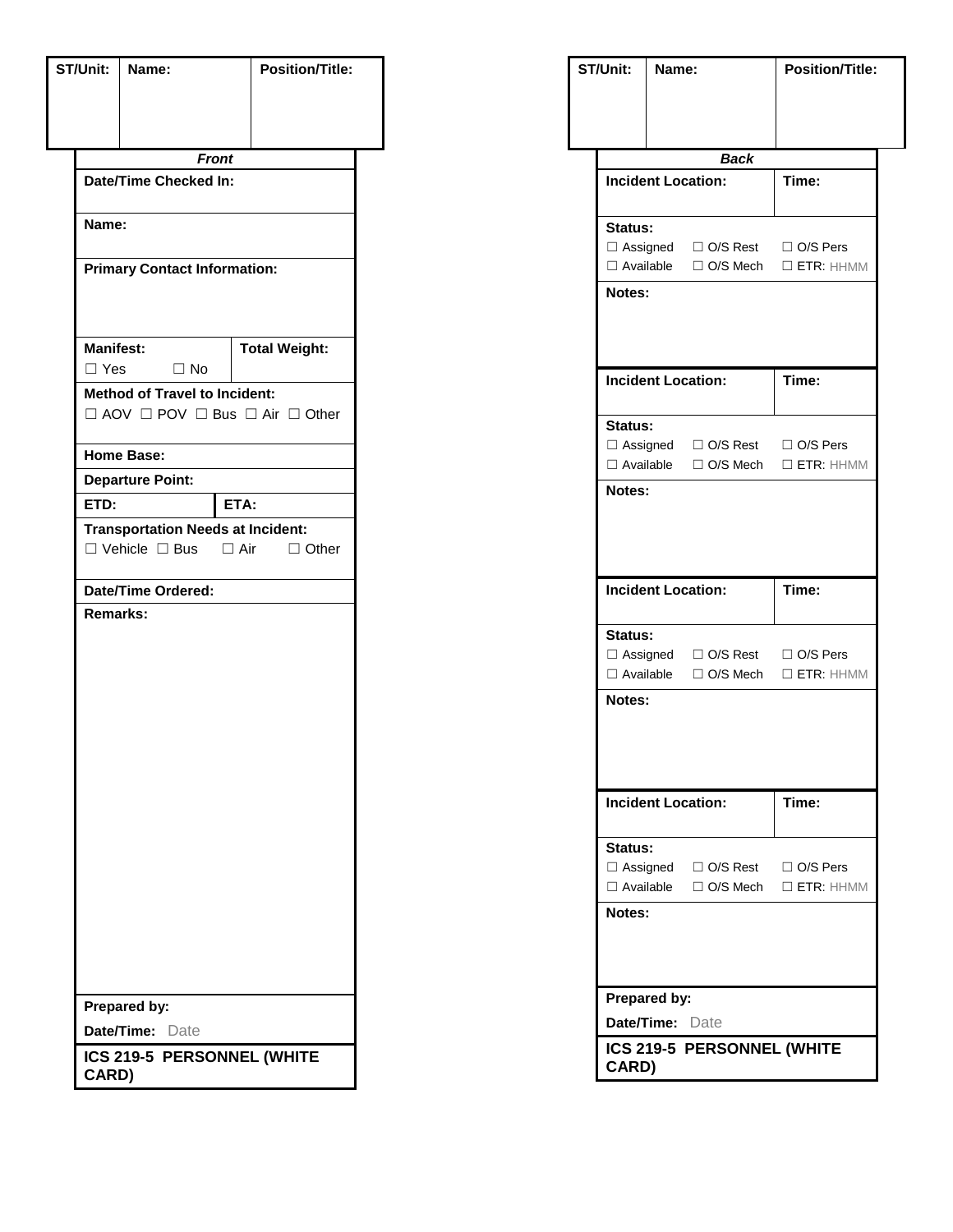| <b>ST/Unit:</b>    |                           |                              | $LDW:$ # Pers:                | Order #: |  |
|--------------------|---------------------------|------------------------------|-------------------------------|----------|--|
| <b>Agency</b>      |                           | <b>Cat/Kind/Type</b>         |                               | Name/ID# |  |
|                    |                           | <b>Front</b>                 |                               |          |  |
|                    |                           | <b>Date/Time Checked-In:</b> |                               |          |  |
| <b>Pilot Name:</b> |                           |                              |                               |          |  |
| <b>Home Base:</b>  |                           |                              |                               |          |  |
|                    | <b>Departure Point:</b>   |                              |                               |          |  |
| ETD:               |                           |                              | ETA:                          |          |  |
|                    | <b>Destination Point:</b> |                              |                               |          |  |
|                    | <b>Date/Time Ordered:</b> |                              |                               |          |  |
|                    | <b>Manufacturer:</b>      |                              |                               |          |  |
| <b>Remarks:</b>    |                           |                              |                               |          |  |
|                    |                           |                              |                               |          |  |
|                    |                           |                              |                               |          |  |
|                    |                           |                              |                               |          |  |
|                    |                           |                              |                               |          |  |
|                    |                           |                              |                               |          |  |
|                    |                           |                              |                               |          |  |
|                    |                           |                              |                               |          |  |
|                    |                           |                              |                               |          |  |
|                    |                           |                              |                               |          |  |
|                    |                           |                              |                               |          |  |
|                    |                           |                              |                               |          |  |
|                    |                           |                              |                               |          |  |
|                    |                           |                              |                               |          |  |
|                    |                           |                              |                               |          |  |
|                    |                           |                              |                               |          |  |
|                    |                           |                              |                               |          |  |
|                    |                           |                              |                               |          |  |
|                    |                           |                              |                               |          |  |
|                    |                           |                              |                               |          |  |
|                    |                           |                              |                               |          |  |
|                    |                           |                              |                               |          |  |
|                    |                           |                              |                               |          |  |
|                    |                           |                              |                               |          |  |
|                    |                           |                              |                               |          |  |
|                    | <b>Prepared by:</b>       |                              |                               |          |  |
|                    | <b>Date/Time: Date</b>    |                              |                               |          |  |
|                    |                           |                              | ICS 219-6 FIXED-WING (ORANGE) |          |  |

| <b>ST/Unit:</b> |                           | LDW:                               | # Pers: | Order #: |  |
|-----------------|---------------------------|------------------------------------|---------|----------|--|
| <b>Agency</b>   |                           | <b>Cat/Kind/Type</b>               |         | Name/ID# |  |
|                 |                           | <b>Back</b>                        |         |          |  |
|                 | <b>Incident Location:</b> |                                    | Time:   |          |  |
| <b>Status:</b>  |                           |                                    |         |          |  |
|                 |                           | □ Assigned □ O/S Rest □ O/S Pers   |         |          |  |
|                 |                           | □ Available □ O/S Mech □ ETR: HHMM |         |          |  |
| <b>Notes:</b>   |                           |                                    |         |          |  |
|                 |                           |                                    |         |          |  |
|                 |                           |                                    |         |          |  |
|                 | <b>Incident Location:</b> |                                    | Time:   |          |  |
| <b>Status:</b>  |                           |                                    |         |          |  |
|                 |                           | □ Assigned □ O/S Rest □ O/S Pers   |         |          |  |
|                 |                           | □ Available □ O/S Mech □ ETR: HHMM |         |          |  |
| <b>Notes:</b>   |                           |                                    |         |          |  |
|                 |                           |                                    |         |          |  |
|                 |                           |                                    |         |          |  |
|                 |                           |                                    |         |          |  |
|                 | <b>Incident Location:</b> |                                    | Time:   |          |  |
|                 |                           |                                    |         |          |  |
| <b>Status:</b>  |                           |                                    |         |          |  |
|                 |                           | □ Assigned □ O/S Rest □ O/S Pers   |         |          |  |
|                 |                           | □ Available □ O/S Mech □ ETR: HHMM |         |          |  |
| <b>Notes:</b>   |                           |                                    |         |          |  |
|                 |                           |                                    |         |          |  |
|                 |                           |                                    |         |          |  |
|                 | <b>Incident Location:</b> |                                    | Time:   |          |  |
|                 |                           |                                    |         |          |  |
| <b>Status:</b>  |                           |                                    |         |          |  |
|                 |                           | □ Assigned □ O/S Rest □ O/S Pers   |         |          |  |
|                 |                           | □ Available □ O/S Mech □ ETR: HHMM |         |          |  |
| <b>Notes:</b>   |                           |                                    |         |          |  |
|                 |                           |                                    |         |          |  |
|                 |                           |                                    |         |          |  |
|                 |                           |                                    |         |          |  |
|                 | <b>Prepared by:</b>       |                                    |         |          |  |
|                 | <b>Date/Time: Date</b>    |                                    |         |          |  |
|                 |                           | ICS 219-6 FIXED-WING (ORANGE)      |         |          |  |
|                 |                           |                                    |         |          |  |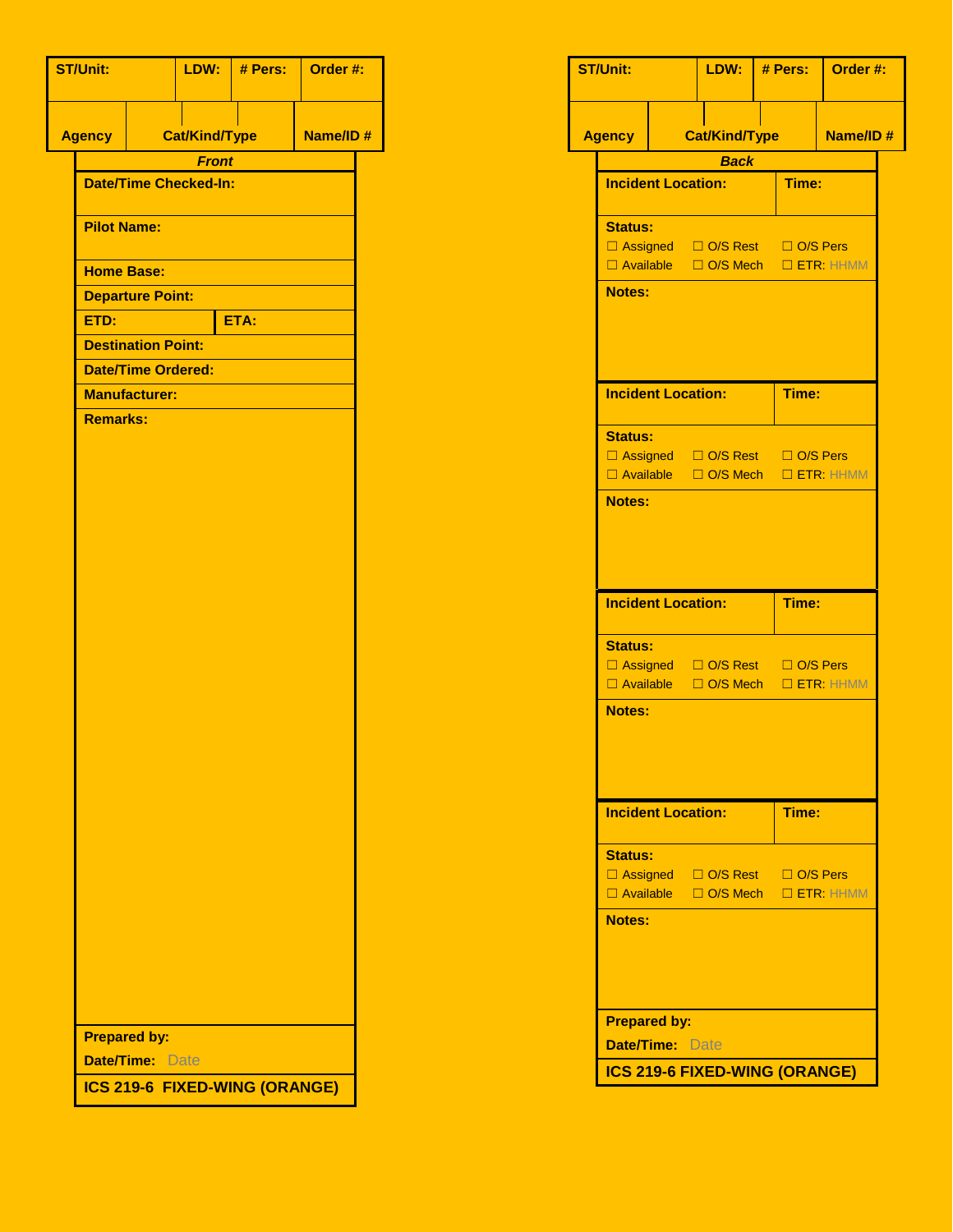| <b>ST/Unit:</b>                     |                           | LDW:                                | # Pers: | Order #: |  |  |
|-------------------------------------|---------------------------|-------------------------------------|---------|----------|--|--|
| <b>Agency</b>                       |                           | <b>Cat/Kind/Type</b>                |         | Name/ID# |  |  |
|                                     |                           | <b>Front</b>                        |         |          |  |  |
|                                     |                           | <b>Date/Time Checked In:</b>        |         |          |  |  |
|                                     |                           |                                     |         |          |  |  |
|                                     | <b>Leader Name:</b>       |                                     |         |          |  |  |
| <b>Primary Contact Information:</b> |                           |                                     |         |          |  |  |
|                                     |                           | <b>Resource ID #(s) or Name(s):</b> |         |          |  |  |
|                                     |                           |                                     |         |          |  |  |
|                                     |                           |                                     |         |          |  |  |
|                                     |                           |                                     |         |          |  |  |
|                                     |                           |                                     |         |          |  |  |
|                                     |                           |                                     |         |          |  |  |
|                                     |                           |                                     |         |          |  |  |
|                                     |                           |                                     |         |          |  |  |
| <b>Home Base:</b>                   |                           |                                     |         |          |  |  |
|                                     | <b>Departure Point:</b>   |                                     |         |          |  |  |
| ETD:                                |                           |                                     | ETA:    |          |  |  |
|                                     | <b>Date/Time Ordered:</b> |                                     |         |          |  |  |
| <b>Remarks:</b>                     |                           |                                     |         |          |  |  |
|                                     |                           |                                     |         |          |  |  |
|                                     |                           |                                     |         |          |  |  |
|                                     |                           |                                     |         |          |  |  |
|                                     |                           |                                     |         |          |  |  |
|                                     |                           |                                     |         |          |  |  |
|                                     |                           |                                     |         |          |  |  |
|                                     |                           |                                     |         |          |  |  |
|                                     |                           |                                     |         |          |  |  |
|                                     |                           |                                     |         |          |  |  |
|                                     |                           |                                     |         |          |  |  |
|                                     |                           |                                     |         |          |  |  |
|                                     |                           |                                     |         |          |  |  |
|                                     |                           |                                     |         |          |  |  |
|                                     | <b>Prepared by:</b>       |                                     |         |          |  |  |
|                                     | <b>Date/Time: Date</b>    |                                     |         |          |  |  |
| <b>ICS 219-7 EQUIPMENT (YELLOW)</b> |                           |                                     |         |          |  |  |

| <b>ST/Unit:</b>     |                                  | LDW:                                                                                  | # Pers:                            |                                    | Order #: |  |
|---------------------|----------------------------------|---------------------------------------------------------------------------------------|------------------------------------|------------------------------------|----------|--|
| <b>Agency</b>       |                                  |                                                                                       | <b>Cat/Kind/Type</b>               |                                    | Name/ID# |  |
|                     |                                  | Back                                                                                  |                                    |                                    |          |  |
|                     | <b>Incident Location:</b>        |                                                                                       |                                    | Time:                              |          |  |
| Status:             |                                  |                                                                                       |                                    |                                    |          |  |
|                     |                                  | □ Assigned □ O/S Rest □ O/S Pers                                                      |                                    | □ Available □ O/S Mech □ ETR: HHMM |          |  |
| <b>Notes:</b>       |                                  |                                                                                       |                                    |                                    |          |  |
|                     |                                  |                                                                                       |                                    |                                    |          |  |
|                     | <b>Incident Location:</b>        |                                                                                       |                                    | Time:                              |          |  |
| <b>Status:</b>      |                                  |                                                                                       |                                    |                                    |          |  |
|                     |                                  | □ Assigned □ O/S Rest □ O/S Pers<br>$\Box$ Available $\Box$ O/S Mech $\Box$ ETR: HHMM |                                    |                                    |          |  |
| Notes:              |                                  |                                                                                       |                                    |                                    |          |  |
|                     |                                  |                                                                                       |                                    |                                    |          |  |
|                     |                                  |                                                                                       |                                    |                                    |          |  |
|                     | <b>Incident Location:</b>        |                                                                                       |                                    | Time:                              |          |  |
| <b>Status:</b>      |                                  |                                                                                       |                                    |                                    |          |  |
|                     | □ Assigned □ O/S Rest □ O/S Pers |                                                                                       | □ Available □ O/S Mech □ ETR: HHMM |                                    |          |  |
| <b>Notes:</b>       |                                  |                                                                                       |                                    |                                    |          |  |
|                     |                                  |                                                                                       |                                    |                                    |          |  |
|                     |                                  |                                                                                       |                                    |                                    |          |  |
|                     | <b>Incident Location:</b>        |                                                                                       |                                    | Time:                              |          |  |
| <b>Status:</b>      |                                  |                                                                                       |                                    |                                    |          |  |
|                     |                                  | □ Assigned □ O/S Rest □ O/S Pers<br>□ Available □ O/S Mech □ ETR: HHMM                |                                    |                                    |          |  |
| <b>Notes:</b>       |                                  |                                                                                       |                                    |                                    |          |  |
|                     |                                  |                                                                                       |                                    |                                    |          |  |
|                     |                                  |                                                                                       |                                    |                                    |          |  |
| <b>Prepared by:</b> | <b>Date/Time: Date</b>           |                                                                                       |                                    |                                    |          |  |
|                     |                                  |                                                                                       |                                    |                                    |          |  |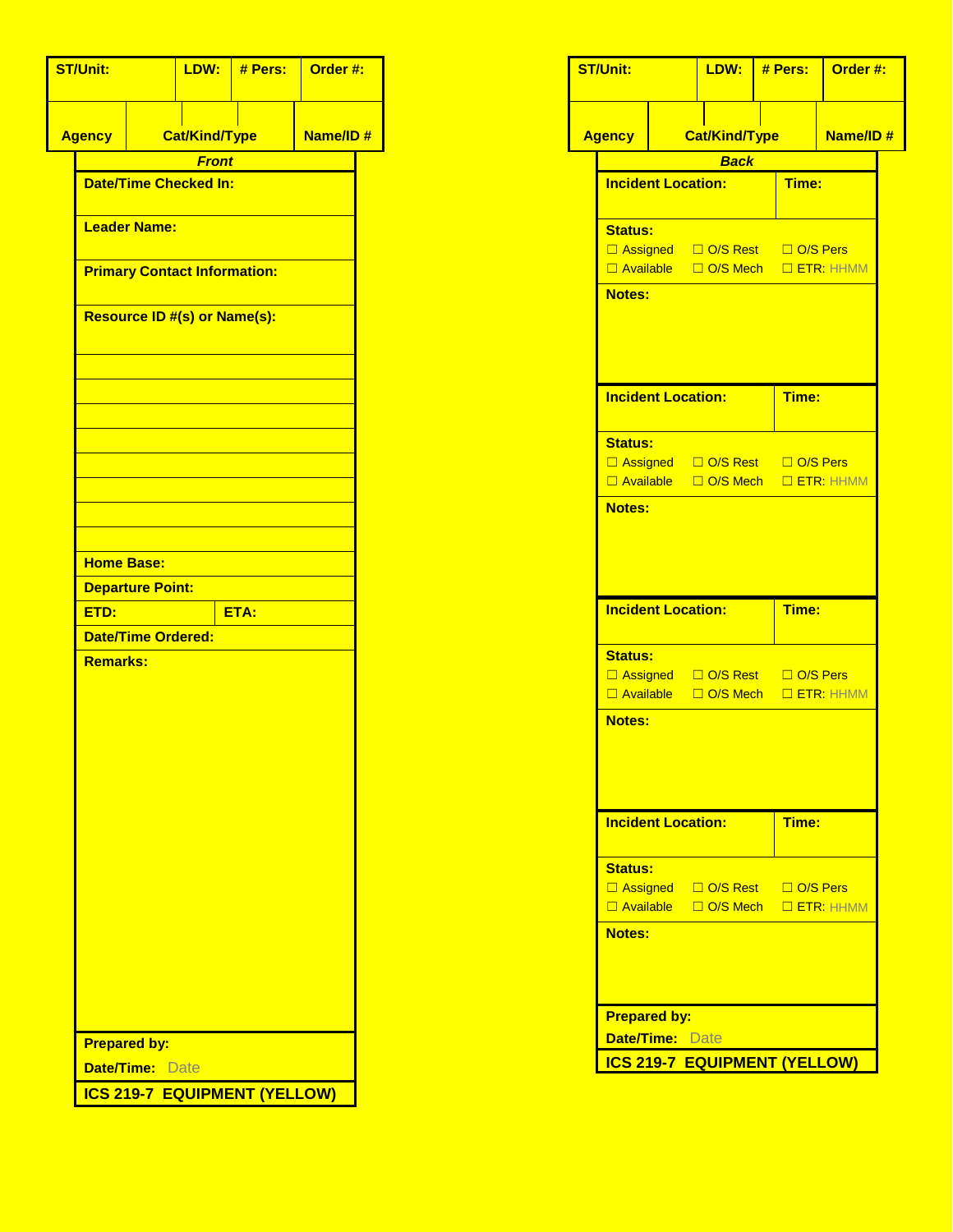| <b>ST/Unit:</b>   |                                                                     |                                     | # Pers:              | Order #: |  |  |  |  |  |
|-------------------|---------------------------------------------------------------------|-------------------------------------|----------------------|----------|--|--|--|--|--|
| <b>Agency</b>     |                                                                     |                                     | <b>Cat/Kind/Type</b> | Name/ID# |  |  |  |  |  |
|                   | <b>Front</b>                                                        |                                     |                      |          |  |  |  |  |  |
|                   | <b>Date/Time Checked In:</b>                                        |                                     |                      |          |  |  |  |  |  |
|                   | <b>Leader Name:</b>                                                 |                                     |                      |          |  |  |  |  |  |
|                   | <b>Primary Contact Information:</b>                                 |                                     |                      |          |  |  |  |  |  |
|                   |                                                                     | <b>Resource ID #(s) or Name(s):</b> |                      |          |  |  |  |  |  |
|                   |                                                                     |                                     |                      |          |  |  |  |  |  |
|                   |                                                                     |                                     |                      |          |  |  |  |  |  |
|                   |                                                                     |                                     |                      |          |  |  |  |  |  |
|                   |                                                                     |                                     |                      |          |  |  |  |  |  |
|                   |                                                                     |                                     |                      |          |  |  |  |  |  |
|                   |                                                                     |                                     |                      |          |  |  |  |  |  |
| <b>Home Base:</b> |                                                                     |                                     |                      |          |  |  |  |  |  |
|                   | <b>Departure Point:</b>                                             |                                     |                      |          |  |  |  |  |  |
| ETD:              | ETA:                                                                |                                     |                      |          |  |  |  |  |  |
|                   | <b>Date/Time Ordered:</b>                                           |                                     |                      |          |  |  |  |  |  |
| <b>Remarks:</b>   |                                                                     |                                     |                      |          |  |  |  |  |  |
|                   |                                                                     |                                     |                      |          |  |  |  |  |  |
|                   |                                                                     |                                     |                      |          |  |  |  |  |  |
|                   |                                                                     |                                     |                      |          |  |  |  |  |  |
|                   |                                                                     |                                     |                      |          |  |  |  |  |  |
|                   |                                                                     |                                     |                      |          |  |  |  |  |  |
|                   |                                                                     |                                     |                      |          |  |  |  |  |  |
|                   |                                                                     |                                     |                      |          |  |  |  |  |  |
|                   |                                                                     |                                     |                      |          |  |  |  |  |  |
|                   |                                                                     |                                     |                      |          |  |  |  |  |  |
|                   |                                                                     |                                     |                      |          |  |  |  |  |  |
|                   |                                                                     |                                     |                      |          |  |  |  |  |  |
|                   | <b>Prepared by:</b>                                                 |                                     |                      |          |  |  |  |  |  |
|                   | <b>Date/Time: Date</b>                                              |                                     |                      |          |  |  |  |  |  |
|                   | <b>ICS 219-8 MISCELLANEOUS</b><br><b>EQUIPMENT/TASK FORCE (TAN)</b> |                                     |                      |          |  |  |  |  |  |

| <b>ST/Unit:</b>  |                           | LDW:                                                                   | # Pers: |                                    | Order #:        |  |
|------------------|---------------------------|------------------------------------------------------------------------|---------|------------------------------------|-----------------|--|
| Agency           |                           | <b>Cat/Kind/Type</b>                                                   |         |                                    | <b>Name/ID#</b> |  |
|                  |                           | <b>Back</b>                                                            |         |                                    |                 |  |
|                  | <b>Incident Location:</b> |                                                                        |         | Time:                              |                 |  |
| <b>Status:</b>   |                           |                                                                        |         |                                    |                 |  |
|                  |                           |                                                                        |         | □ Assigned □ O/S Rest □ O/S Pers   |                 |  |
|                  |                           |                                                                        |         | □ Available □ O/S Mech □ ETR: HHMM |                 |  |
| <b>Notes:</b>    |                           |                                                                        |         |                                    |                 |  |
|                  | <b>Incident Location:</b> |                                                                        |         | Time:                              |                 |  |
| <b>Status:</b>   |                           |                                                                        |         |                                    |                 |  |
|                  |                           | □ Assigned □ O/S Rest □ O/S Pers                                       |         | □ Available □ O/S Mech □ ETR: HHMM |                 |  |
| <b>Notes:</b>    |                           |                                                                        |         |                                    |                 |  |
|                  | <b>Incident Location:</b> |                                                                        |         | Time:                              |                 |  |
| <b>Status:</b>   |                           |                                                                        |         |                                    |                 |  |
| $\Box$ Available |                           | □ Assigned □ O/S Rest □ O/S Pers                                       |         | □ O/S Mech □ ETR: HHMM             |                 |  |
| <b>Notes:</b>    |                           |                                                                        |         |                                    |                 |  |
|                  | <b>Incident Location:</b> |                                                                        |         | Time:                              |                 |  |
| <b>Status:</b>   |                           |                                                                        |         |                                    |                 |  |
|                  |                           | □ Assigned □ O/S Rest □ O/S Pers<br>□ Available □ O/S Mech □ ETR: HHMM |         |                                    |                 |  |
| <b>Notes:</b>    |                           |                                                                        |         |                                    |                 |  |
|                  | <b>Prepared by:</b>       |                                                                        |         |                                    |                 |  |
|                  | Date/Time: Date           |                                                                        |         |                                    |                 |  |
|                  |                           | <b>ICS 219-8 MISCELLANEOUS</b><br><b>EQUIPMENT/TASK FORCE (TAN)</b>    |         |                                    |                 |  |